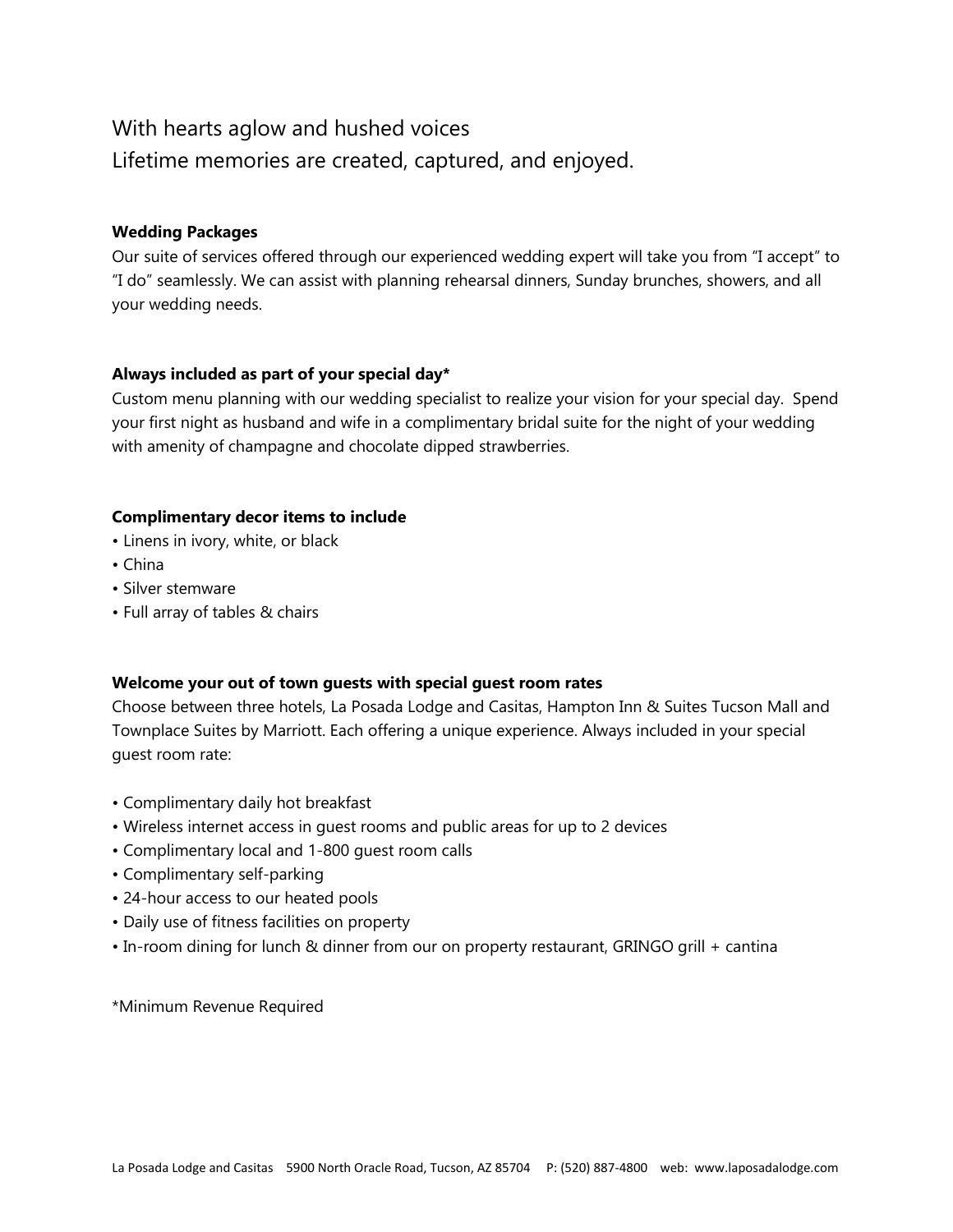# Twinkling stars bright as diamonds Shine through the sunset...

## **Ceremony Locations**

All outdoor events will have an inclement weather space held at no additional charge. Inclement option, chairs, water station, and assorted tables are included within the ceremony site fee.

## **All Locations**

\$1,000 plus tax and service charge when booked in conjunction with your reception

## **La Posada Green**

Our beautiful plush lawn with stunning mountain backdrop is the PERFECT outdoor location for your intimate ceremony with maximum seating for 140 guests.

## **Overlook Patio**

Celebrate your wedding vows on our outdoor patio overlooking the golf course with maximum seating for 100 guests

### **Included in ceremony site fees\***

- One hour scheduled ceremony rehearsal prior to ceremony date
- Inclement weather ceremony location
- Tables for DJ, gift, and registry with appropriate linen
- Artesian Water station
- Personal ceremony coordinator for both rehearsal and ceremony

\*Ceremony site fees are subject to 20% service charge and 6.1% state tax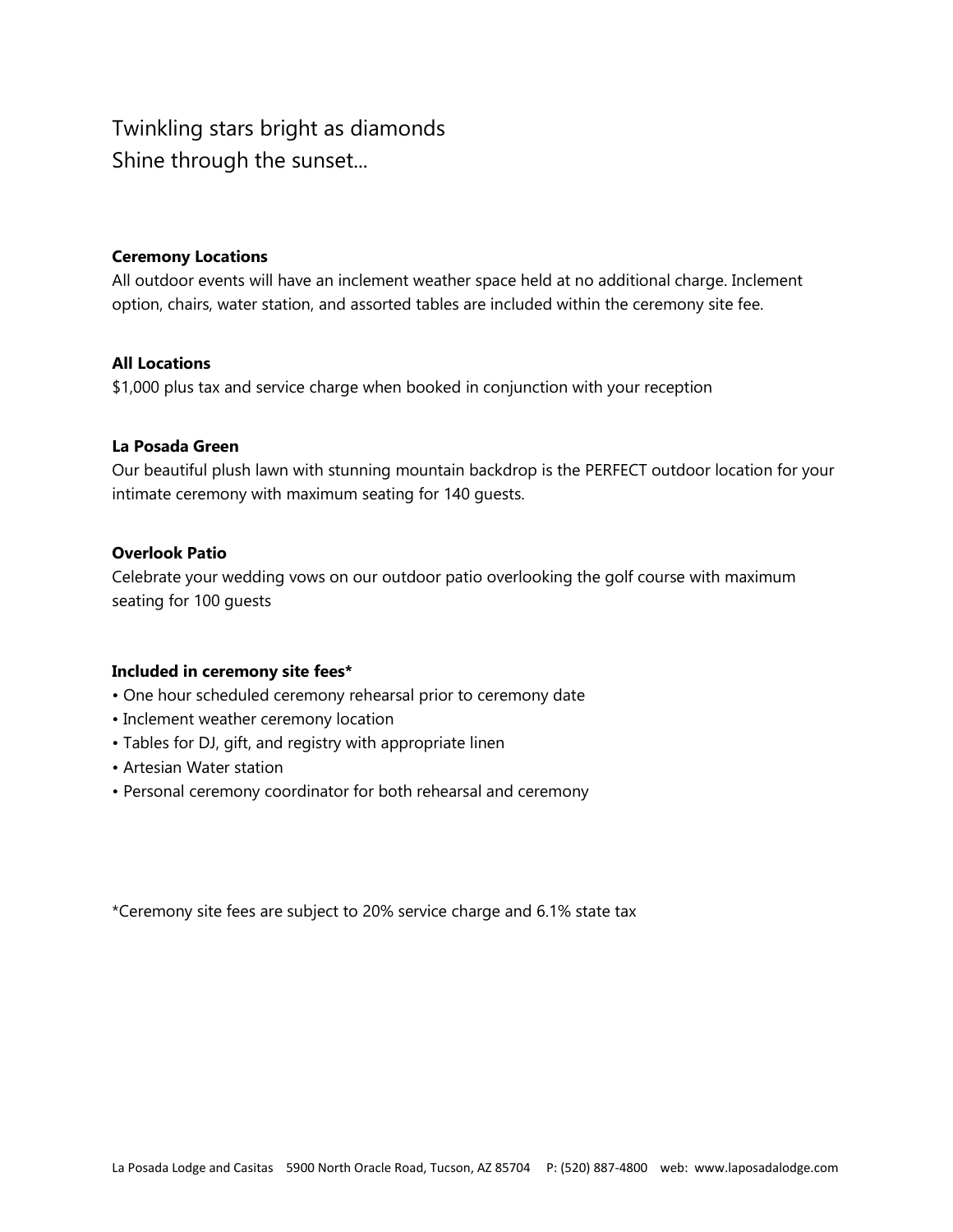Eat, drink, be merry Dance the night away...

## **Reception Locations**

Your wedding is the reason for so many celebrations. Your families will unite within our beautiful setting. Truly personal, truly uniquely your day.

Inspired by the latest styles and trends as well as the unique tastes of the bride and groom, La Posada Lodge and Casitas wedding specialists meticulously attend to every detail of your special day. With personalized attention, our experts enable your, the guest of honor, to simply revel in the joy of the celebration, renewed for your life ahead. Every aspect of your special day will be accurately orchestrated to express your unique vision.

**Santa Fe Jr Ballroom**  maximum seating with dance floor for 80 guests

**Santa Fe Patio**  maximum seating for 144 guests

## **Overlook Patio**

maximum seating for 120 guests

Your chosen reception location will be available for you to decorate a minimum of two hours prior to your start time. Decorating is the responsibility of the wedding party or preferred vendor. La Posada Lodge is not responsible for the security of any décor or equipment left overnight or around the reception location. Earlier access to the reception location may be available the week of your special event. Speak to your wedding specialist for more details.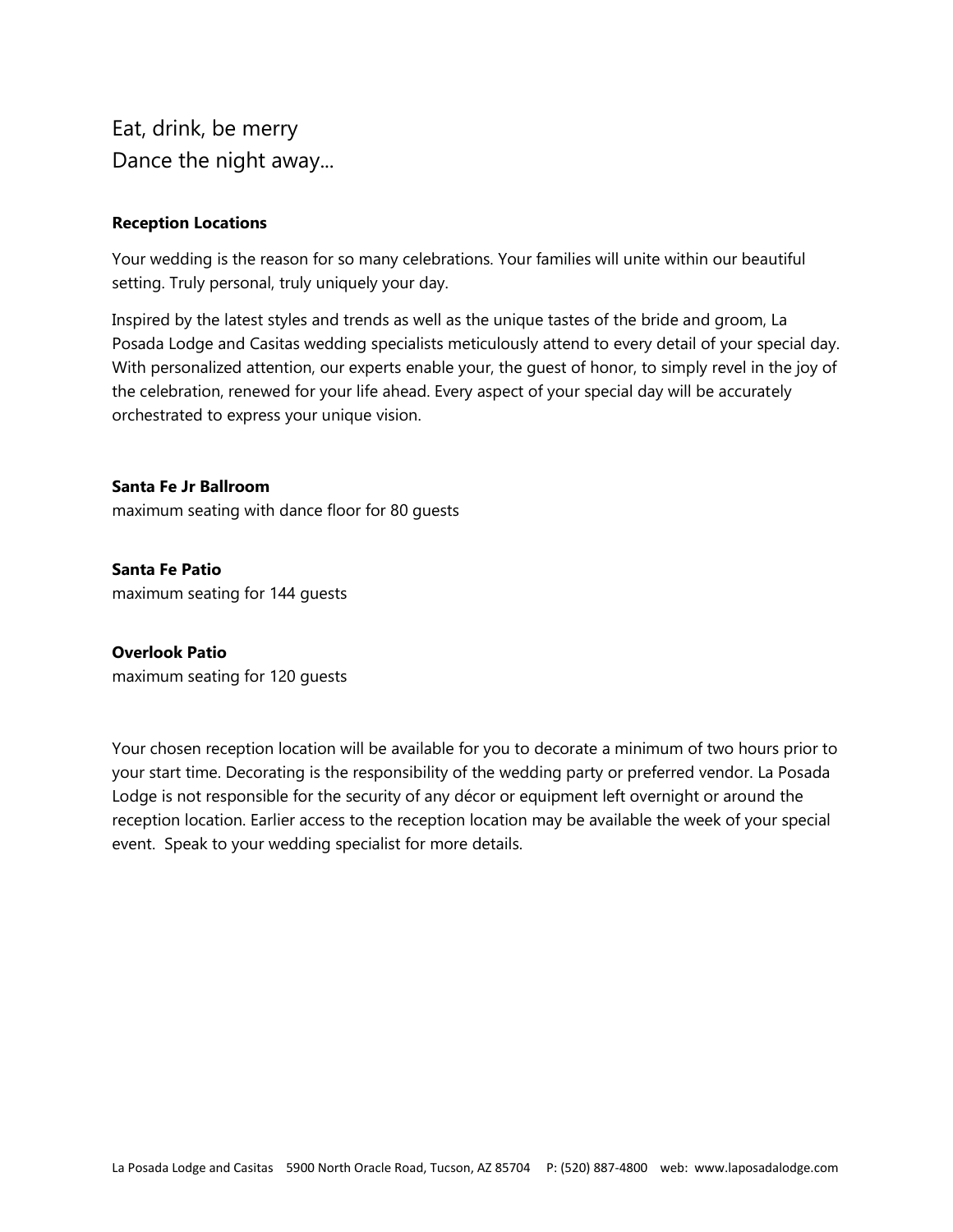# Rosy sparkling moments, luminous evenings Unforgettable savory menus...

## **Serve only the best food and beverage to your family and friends**

From the first menu consultation to the celebration of your special day, our wedding specialists will guide you to a menu and dining experience that perfectly reflects your style.

## **{Plated Dinners}**

All pricing listed by entrée selection. Each plated dinner entrée includes salad, entrée with starch and vegetable, and freshly baked rolls with butter. Iced tea, water, and service of freshly brewed regular and decaffeinated coffee along with assorted hot teas are included.

A maximum of two entrée selections can be selected. When selecting more than one entrée, the highest price will be assessed as the price per person meal cost.

## **{First}**

Choice of Salad:

Mixed Greens, Cherry Tomatoes, Corn, and Tortilla Strips, Roasted Poblano Vinaigrette Southwest Caesar, Romaine, Cotija Cheese, Pico de Gallo, Chipotle Caesar Dressing Baby Kale, Avocado, Corn, Tomatoes, Manchego Cheese, Limon Vinaigrette

## **{Second}**

Poblano Chile Stuffed with Potatoes, Corn, Cheese, Red Chili Sauce \$37++ (V) Grilled Chicken Breast, Whipped Mashed Potatoes, Creamy Poblano Sauce \$40++ Herb Roasted Chicken Breast, Potato, Corn & Pablano Hash, Nopalito Chimichurri \$41++ Grilled Salmon, Cilantro Rice Pilaf, Tequila Lime Buerre Blanc, Pico de Gallo \$43++ Southwest Pork Loin, Apple Chutney, Vegetable Rice Melody \$44++ Seared Seasonal Fish, Cilantro Pesto, Paella Rice \$45++ Beef Short Ribs, Chipotle Mashed Potatoes, Seasonal Vegetables, Guajillo Demi Glace \$47++ Roasted Filet Mignon, Smoked Gouda Mashed Potatoes, Red Chimichurri \$49++ Southwest Surf & Turf, Grilled Beef Tenderloin & Chili Spiced Jumbo Shrimp, Green Chili Tomatillo Spanish Rice \$55++

## **Enhance Your Meal by Adding an Intermezzo Sorbet**

\$5 per person plus service fee and tax

## **Chose from the following flavors**

Lime Cilantro Watermelon Chili Tequila Orange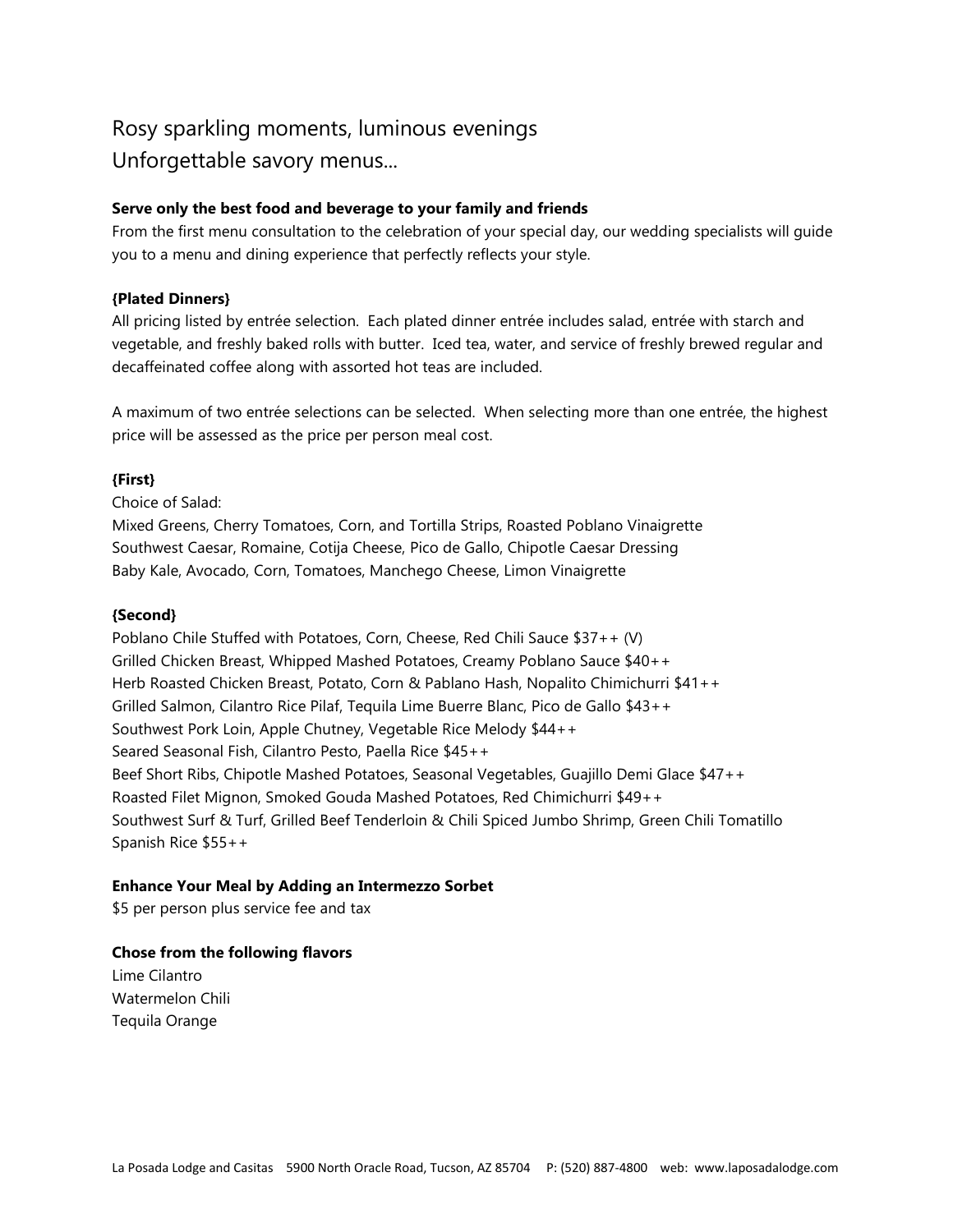## {**Dinner Buffets}**

Dinner buffets include salad, freshly baked rolls with butter, choice of lemonade or iced tea, water, and coffee service of freshly brewed regular and decaffeinated coffee along with assorted hot teas.

### **{All American/ Southwest Style}**

Baby Kale, Corn, Tomatoes, Manchego Cheese, Limon Vinaigrette

Prickly Pear Watermelon Salad Grilled Chicken Breast, Poblano Cream Sauce Adobe Rubbed Pork Loin with Roasted Peppers and Grilled Onions Chipotle Mashed Potatoes Roasted Corn with Cream, Chili Powder, Cotija Cheese \$45++ Per Person

## **{True Southwest Buffet}**

Southwest Caesar, Romaine, Cotija Cheese, Chipotle Caesar Dressing

Vegetable Calabacitas Grilled Chicken, Red Chimichurri Grilled Salmon, Cilantro Pesto Dirty Oaxaca Rice & Beans  $$47++$ 

### **{Reserve Buffet}**

Baby Field Greens with Assorted Vegetables, Roasted Poblano Vinaigrette

Penne Pasta with Calabacitas in Poblano Cream Sauce Salmon, Tequila Lime Beurre Blanc Beef Short Ribs, Guajillo Demi Glace Seasonal Grilled Vegetables  $$51++$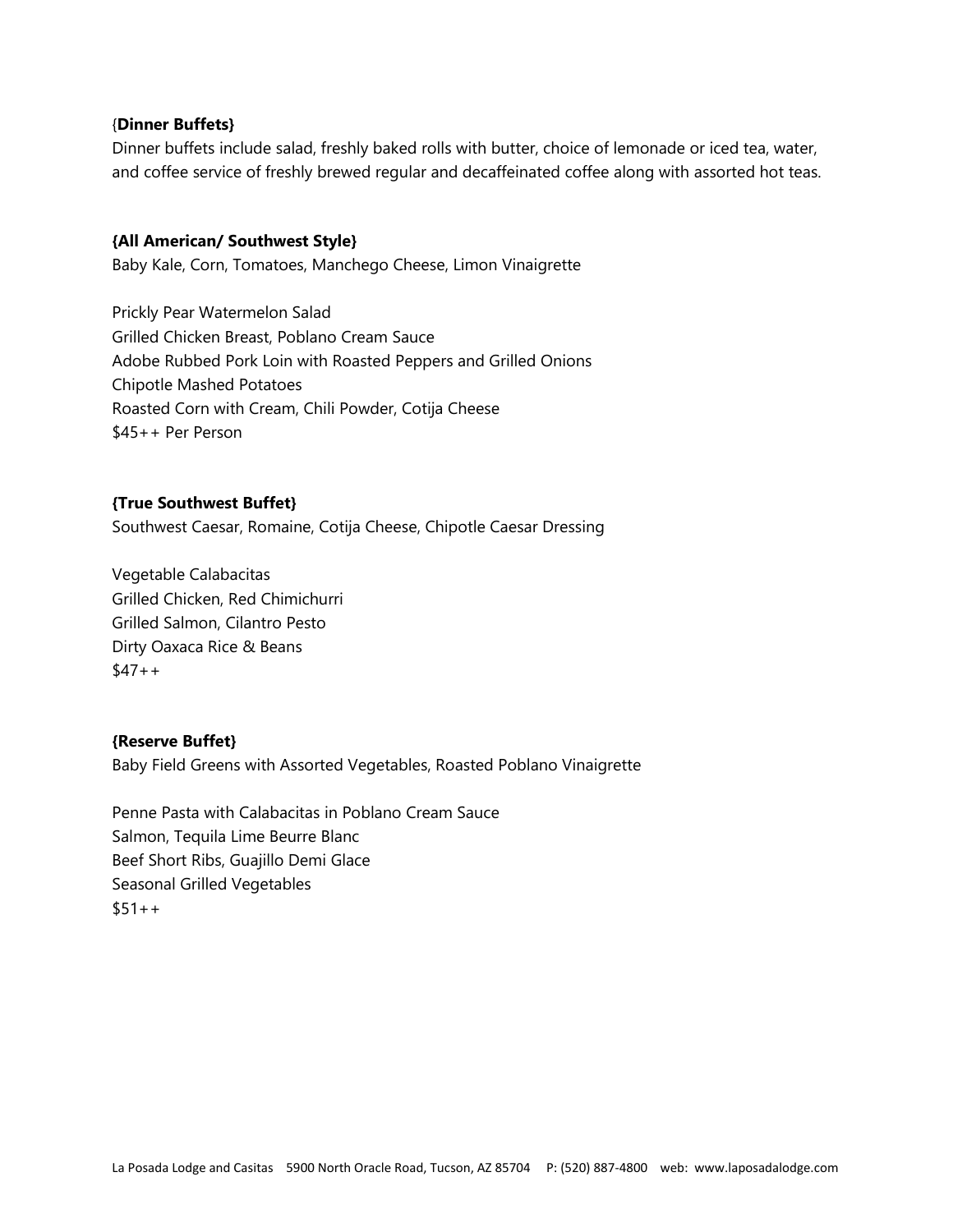# Enhance your cocktail hour with our stationed offerings

## **{Platters}**

GRINGO Grilled & Chilled Shrimp, Ghost Chili Cocktail Sauce, \$300++ Serves 25 Vegetable Crudité, Arbol Ranch Dressing \$100++ Serves 25 Warm Tortilla Chips, Fire Roasted Salsa and Guacamole \$75++ Serves 25 Imported and Domestic Cheeses, Assorted Crackers, Fruit \$250++ Serves 25 Seasonal Fresh Fruit, Berries, Agave-Yogurt Dipping Sauce \$125++ Serves 25 GRINGO Antipasto Display, Chef's Selection of Latin Cured Meats & Cheeses, Grilled & Marinated Vegetables \$375++ Serves 25

\*\* Based Upon 2 Pcs /Per Person

## **{Cold Canapes}**

Displayed on station or can be butler passed. Pricing is per piece based upon a minimum of 25 pieces

Roasted Garlic Tomato Basil Bruschetta \$4++ Black Bean, Corn, Pico Tostadas \$4++ Gazpacho Shooters \$4++ Smoked Salmon Canape \$5++ Smoked Salmon Mousse, Chimichurri Aioli \$5++ Adobe Rubbed Steak Tartare, Garlic Crostini, Roasted Red Pepper \$6++ Ceviche \$6++ Asparagus Wrapped Spanish Chorizo, Olive Oil \$6++

## **{Hot Canapes}**

Displayed on station or can be butler passed. Pricing is per piece based upon a minimum of 25 pieces

Smoked Stuffed Mushrooms, Chorizo \$5++ Sopes, Red Barbacoa \$6++ Gringas \$5++ GRINGO Poppers, Asiago Stuffed Jalapenos and Bacon \$7++ Mini Chicken Chimis \$6++ Beef Skewers, Red Chimichurri \$7++ Mexican Beef Meatball, Chipotle Tomato Sauce \$5++ Chicken Empanadas, GRINGO Salsa 5++ Breaded Shrimp, Chipotle Cocktail Sauce \$7++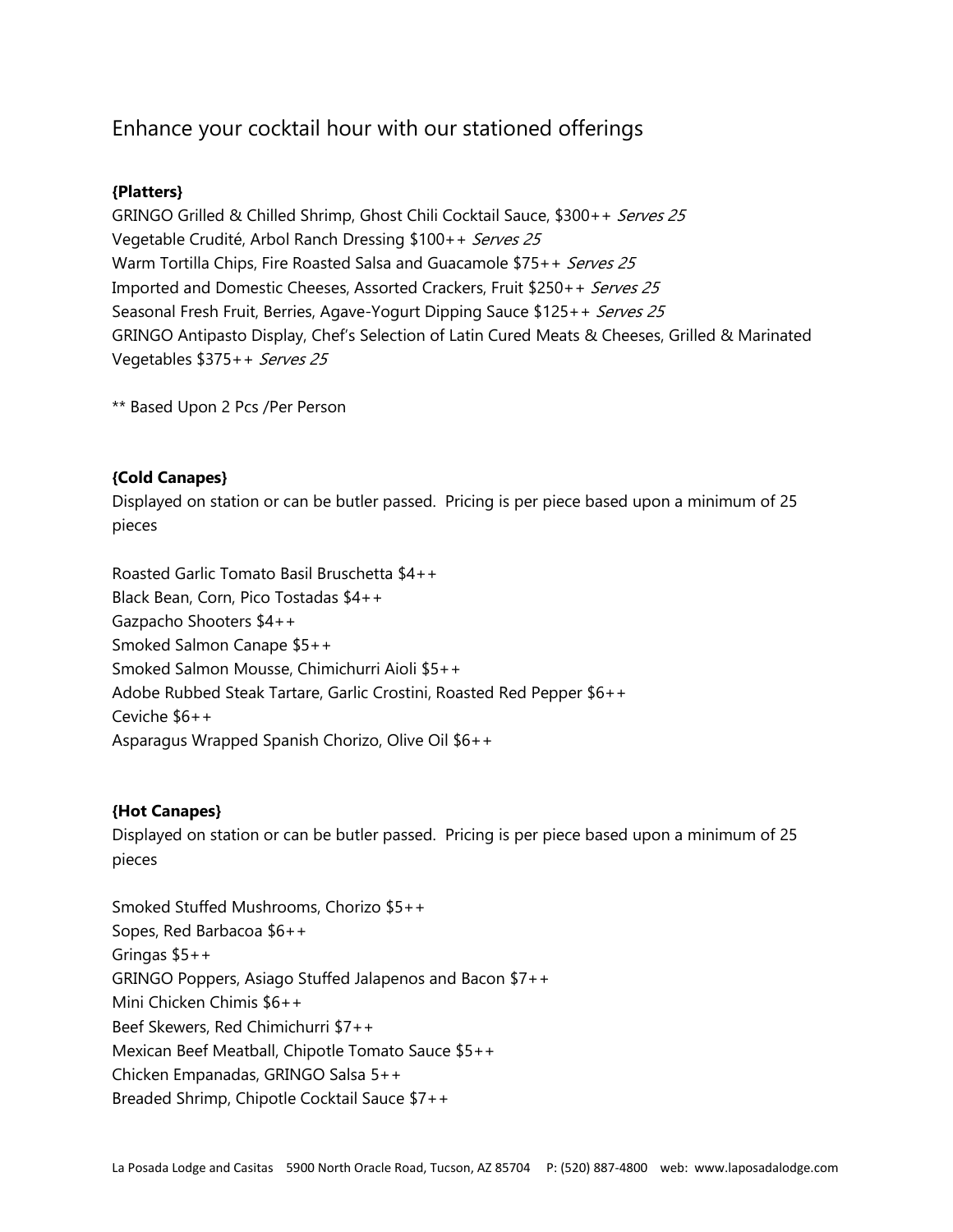## Enhancements- Additions to add on to your special occasion!

## **{Late Night Munchies}**

Sugar Rush M&Ms, Skittles, Sour Patch Kids, Swedish Fish, Hot Tamales and Mini Chocolate Bar \$9++ per person Cookies & Milk Warm Fresh Baked Cookies, Regular and Chocolate Milks \$8++ per person Cheese Quesadillas, Salsa and Chips \$12++ per person Gringas and GRINGO Wings \$15 ++ per person

## **{The Morning After/ Breakfast Built to Get You Going Again}**

Assorted Yogurts with House Made Granola Freshly Baked Pastries & Muffins Fresh Seasonal Fruit

Steel Cut Oatmeal, Raisins, Brown Sugar Scrambled Cheesy Eggs, Salsa Mesquite Thick Cut Bacon OR Sausage House Potatoes

Freshly Brewed Coffee, Orange Juice, Apple Juice, Cranberry Juice \$27++ per person

## **{Sleep In and Enjoy Brunch Instead}**

Freshly Baked Pastries & Muffins Fresh Seasonal Fruit

Spanish Eggs Benedict: Port Muffin, Spanish Chorizo, Poached Egg, Southwest Hollandaise Smoked Wilcox Apple French Toast, Candied Pecans, Warm Syrup Thick Cut Mesquite Bacon Agave Sausage Herb Roasted Fingerling Potatoes, Peppers and Onions Grilled Salmon, Cilantro Pesto

Freshly Brewed Coffee, Orange Juice, Apple Juice, Cranberry Juice \$36++ per person

## **Why Not Add:**

Mimosas \$150++ per gallon Bloody Mary's \$145++ per gallon Sparkling Wine Starting st \$28++ Per Bottle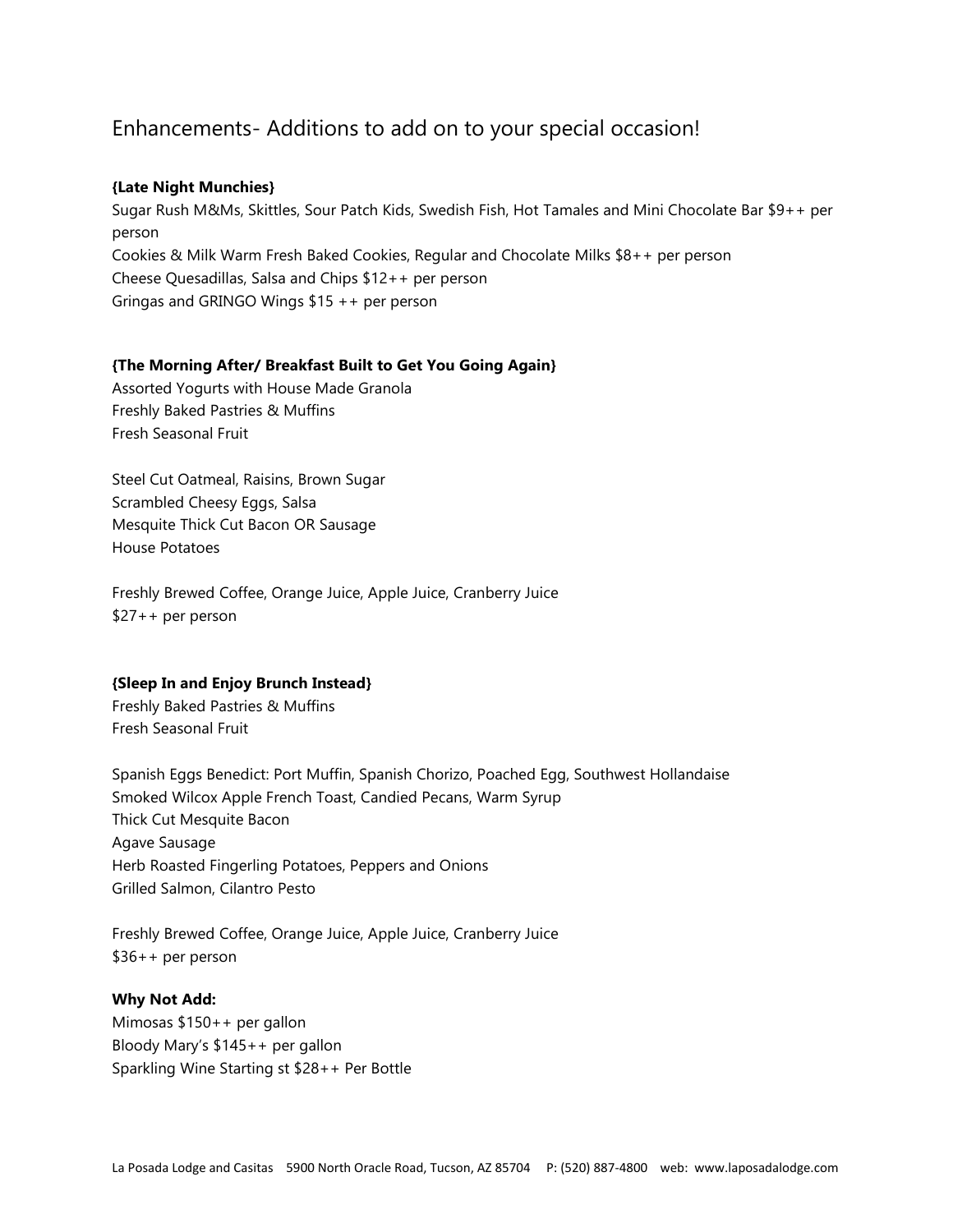# **{Bar}**

Our Wedding Specialist will guide you through every aspect of your special day, including what to serve on the bar. Both hosted and non-hosted bars are available. We can create custom beverage options to make your wedding uniquely yours.

| Domestic Beer                    | \$4.75/Bottle |
|----------------------------------|---------------|
| <b>Imported Beer</b>             | \$5.50/Bottle |
| House Brand                      | \$4.75/Drink  |
| Call Brands                      | \$6.50/Drink  |
| <b>Premium Brands</b>            | \$7.50/Drink  |
| Premium Wine                     | \$6.50/Glass  |
| Assorted Juices                  | \$3.00/Drink  |
| <b>Assorted Sodas</b>            | \$2.50/Drink  |
| <b>Still &amp; Mineral Water</b> | \$2.50/Bottle |

# **{Wine}**

house red or white wine \$24.00 \*selection changes seasonally

| Charles Smith "Eve", Columbia Valley | \$26.00 | La Marca Prosecco             | \$28.00 |
|--------------------------------------|---------|-------------------------------|---------|
| Bianchi Vineyards, Edna Valley       | \$34.00 | Chandon Brut                  | \$35.00 |
| District 7, Monterey                 | \$32.00 | Martinelli's® Sparkling Cider | \$18.00 |
| Baileyana, Edna Valley               | \$45.00 | (Non Alcoholic)               |         |
| Cannonball, Sonoma                   | \$32.00 |                               |         |

| Rose'n'Blum Pink Moscato, California            | \$22.00 |                                   |         |
|-------------------------------------------------|---------|-----------------------------------|---------|
| Adelsheim Pinot Gris, Willamette Valley \$25.00 |         | Estancia Pinot Grigio, California | \$24.00 |

## **Cabernet Sauvignon** Cabernet Sauvignon

| District 7, Monterey     | \$33.00 |
|--------------------------|---------|
| Rock & Vine, North Coast | \$31.00 |
| Layer Cake, Napa         | \$38.00 |

## **Merlot**

| 14 Hands Columbia Valley     | \$25.00 |
|------------------------------|---------|
| Velvet Devil Columbia Valley | \$29.00 |

## **Chardonnay Chardonnay Sparkling Wines**

| La Marca Prosecco             | \$28.00 |
|-------------------------------|---------|
| Chandon Brut                  | \$35.00 |
| Martinelli's® Sparkling Cider | \$18.00 |
| (Non Alcoholic)               |         |

## **Blush Other Whites**

| Estancia Pinot Grigio, California |  | \$24.00 |  |
|-----------------------------------|--|---------|--|
|                                   |  |         |  |

| District 7, Monterey     | \$33.00 | Snap Dragon Pinot Noir, California | \$20.00 |
|--------------------------|---------|------------------------------------|---------|
| Rock & Vine, North Coast | \$31.00 | Zen of Zin Zinfandel, California   | \$24.00 |

\*all food & beverage pricing listed exclusive of a taxable 20% service charge and a 6.1% state tax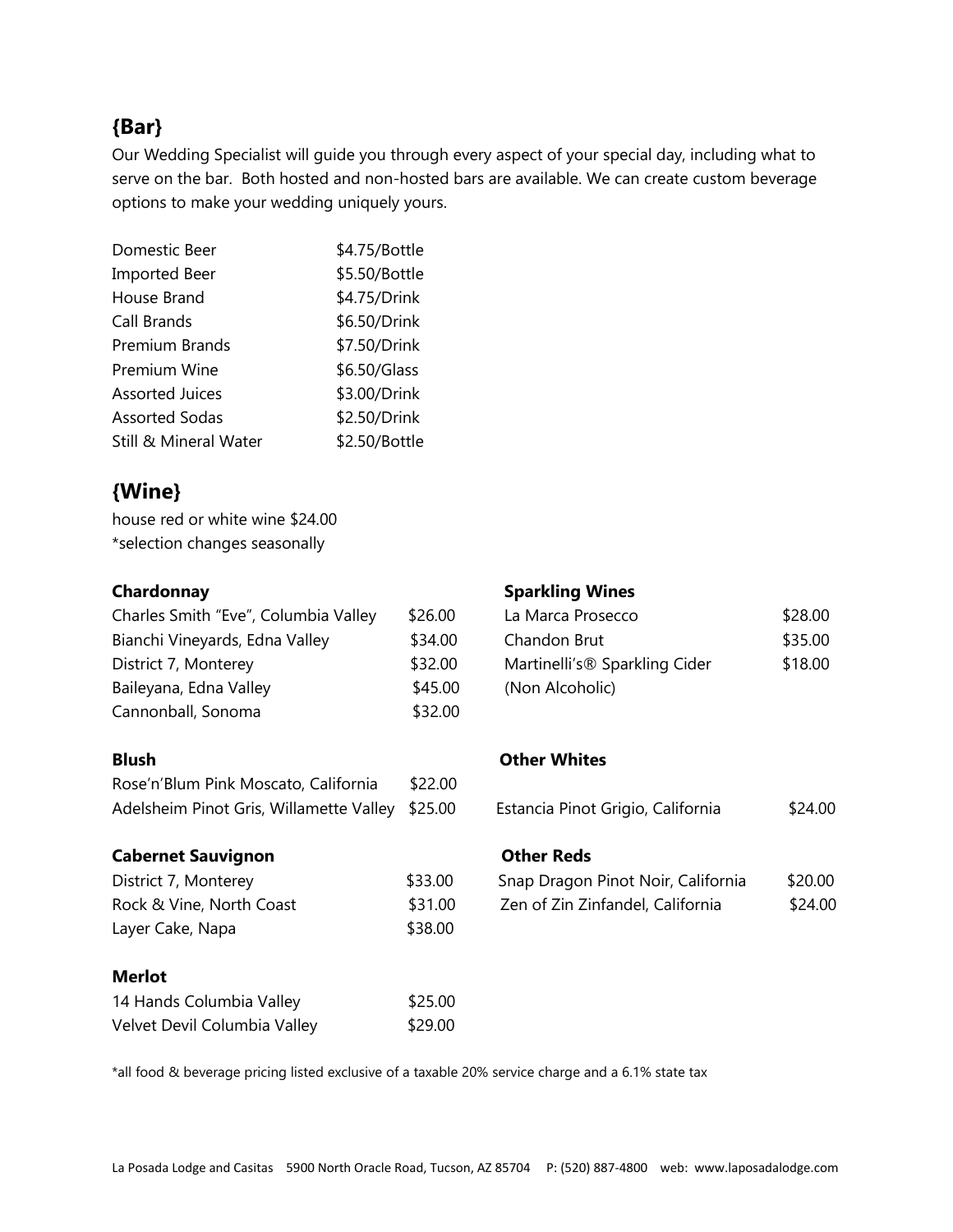# {Wedding General Information}

## **{Guarantee}**

To ensure that our team is prepared to give you a successful event(s), we require the final attendance be determined and communicated to the responsible Catering Manager by 11:00 am a minimum of five (5) working days prior. This number will be considered a guarantee not subject to reduction, and charges will be assessed accordingly. Guarantees for Sunday, Monday and Tuesday are due by 11:00 am on Thursday. If a guarantee is not given to the hotel by 11:00 am on the date it is due, the expected numbers indicated on the Banquet Event Order (BEO) will become the guarantee. The hotel will set up to 3% over the guarantee. If your anticipated attendance changes beyond this 3% after the guarantee has been communicated to the hotel, please be aware that your guarantee can increase but it cannot decrease. The hotel will not be responsible for identical service to more than 3% over the guarantee.

## **{Food & Beverage}**

Current banquet prices are indicated on the all banquet menu suggestions and proposals. All food and beverage must be supplied by the hotel which is the only authorized licensee to sell and serve liquor, beer and wine on the premises. All food and beverage prices are guaranteed ninety (90) days prior to the date of the function. Your Catering Manager will be happy to customize specialty menus at your request. La Posada Lodge and Casitas specifically prohibits the removal of food from any banquet-related function by the customer or any of the customer's guests or invitees. To ensure that every detail is handled in a professional manner, the hotel suggests that your menu selections and specific details be finalized not later than four (4) weeks prior to your function. You will receive a copy of our Banquet Event Orders to which you may make amendments in advance.

## **{Alcoholic Beverages}**

The sale and service of all alcoholic beverages is regulated by the Arizona Department of Liquor Licenses & Control. The hotel is responsible for the administration of those regulations. Therefore, no alcoholic beverages may be brought into the hotel. All beverage functions must be arranged through your Catering Manager. Hotel policy requires that liquor be served by the drink in all banquet and function areas. All persons consuming liquor at the hotel or restaurant events must be 21 years old. The hotel reserves the right to terminate liquor service at any event if minors intending to consume alcoholic beverages are in attendance.

## **{Assignment of Function Space}**

Function rooms are assigned based upon the number of persons expected. If attendance numbers increase or decrease, the hotel reserves the right to change, with notification, to a room suitable for the attendance and the type of event. Seating will be at round tables available, and must be specified.